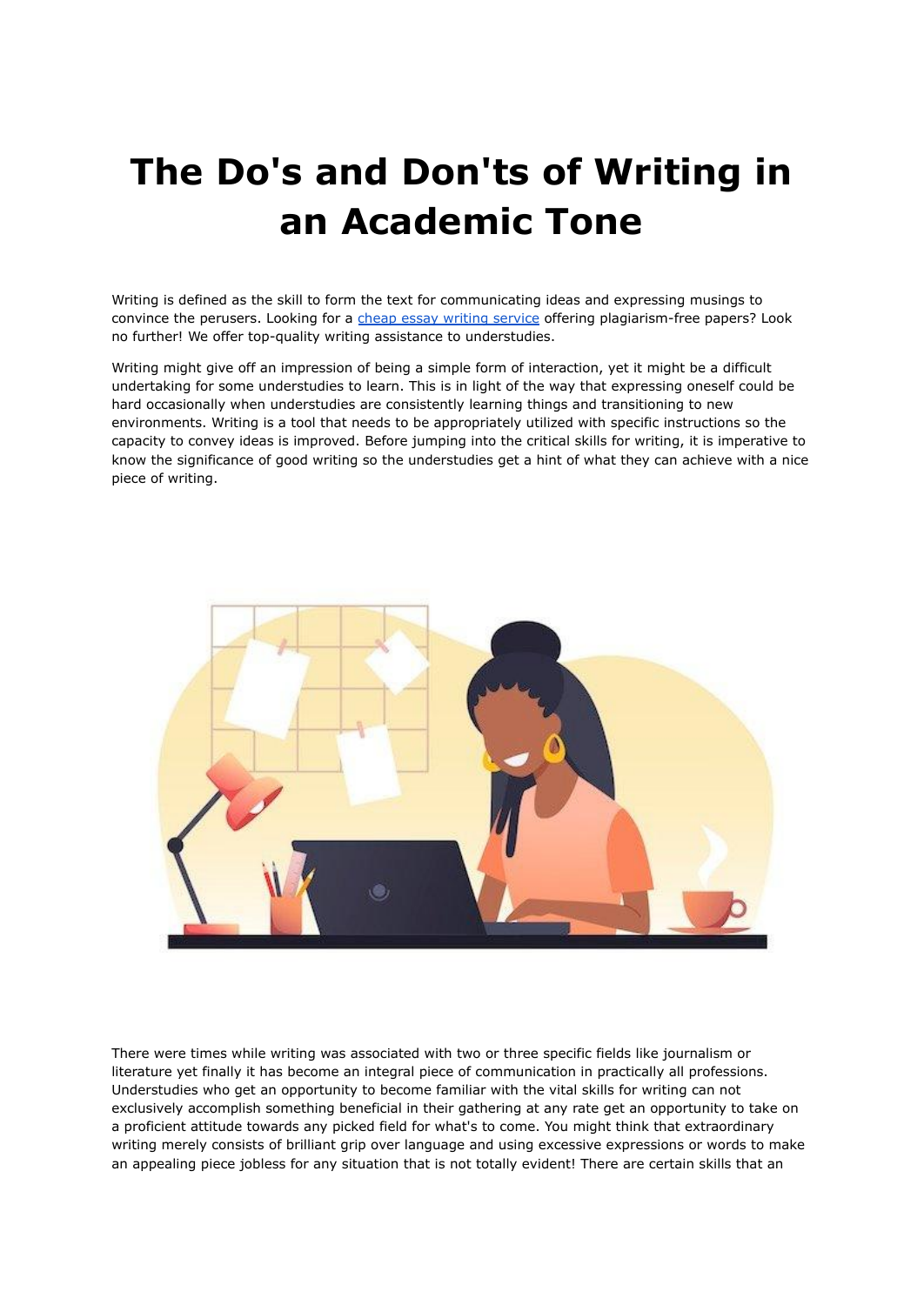understudy ought to be equipped with before starting to write. Certain means should be followed while attempting to make a fair piece of writing. You can call it a 'Prep n Prime' method for writing.

Here I am going to first list down the skills or 'Plans' before starting to write so the understudies get an overview of what should be incorporated in their insight into writing. These means help understudies in a wide level of writing; whether or not you are an essay writer [service](https://essayhours.com/) or interested in writing sites, articles, or exploration papers.

The first skill is to be familiar with the language rules and stick to them for the most part through. We as a whole things considered should have incredible musings popping up in our minds each time before we begin writing yet a weak handle on language construction can fail the majority of us to convincingly communicate those ideas. Punctuation rules are the basics of writing since they draw in the understudy to cultivate a sense in their writing which they would not have otherwise. For instance, if a writer doesn't have even the remotest hint how to deliver a story in the past tense, he could never be clear concerning his ideas and his sentences would continuously look ambiguous. The peruser can't know if the writer is narrating a story from an earlier time or discussing a current occasion. Therefore, to have conciseness and clarity in writing, understudies need to have basic sentence structure information. The beginners can likewise utilize online college essay writing [service](https://www.essaywriter.college/) providers to have an idea of how efficient writing is finished with all rules noticed.

The ensuing skill is researching! Understudies might not come continually across topics that they are familiar with. Subsequently, having incredible exploration skills all around assists them with writing effectively on topics they don't know much about. Research skill is not simply Googling stuff and pasting it in general around your diary. It is a more prominent measure of being intelligible with your topic and picking simply the pertinent information that suits the discussion.

Last yet not the least, the skill to acquire incredible collaboration for exploring groundbreaking ideas and delivering them through writing. Writing is a workmanship that looks for groundbreaking musings and notions to sustain the skill further. If an understudy is flexible with groundbreaking ideas and is prepared to get a handle on different points of an idea, he can take on incredible writing skills efficiently.

In the since a long time ago run comes the genuine writing that is the 'Prime' part. This is the place where the understudies initially need to stick to the instructions in light of the way that merely writing is sufficiently not. Is it legit to pay free essay writing [service](https://www.essaywriter.college/) to write paper? It's unrealistic for anybody to legitimately stop you from paying someone to write an essay for you.

Learning technical information about formatting, styling guides, and writing principles is additionally important. This is on the grounds that a writer should be versatile in his style knowing that distinct writing conventions and styles are utilized for different situations. Some of the best and for the most part insinuated key skills for understudies are according to the following:

First comes the exploration, which is both prep and prime development in light of the way that summarizing what is pertinent is crucial for incredible writing. Understudies need to get what they genuinely need to place in their writing and hit the internet with a pulled in mind. There is a massive measure of information available, yet a nice writer has an intense sight's through which he gets the most pertinent information. Then, at that point, comes the outlining which is a creative development to give your writing a unique construction.

Remember, when write my [paper](https://essayhours.com/) free incredible writing is the one where perusers can easily follow the sense the writer needs to deliver. There should be a nice connection between the peruser and writer. For that, it is important to give your writing a logical construction by organizing the sentences and sections in the most appealing manner. This will assist you with writing my paper free and influence others as a writer and brief them to get a handle on your point of explaining.

Then, at that point, comes the editing part. The importance of editing can't be emphasized enough in writing since we taking everything into account commit mistakes. Whether or not we, there is consistently space for making changes in the draft. Understudies ought to have the option to critically scrutinize their own drafts and make changes accordingly.

Reading comprehension is not an ensuing development yet an amazing trick for extraordinary writing. Having incredible reading skills assists a writer with understanding the peruser's point of assessing different perspectives while writing. The understudies can continue to write my [essay](https://www.myperfectwords.com/) for me to finish